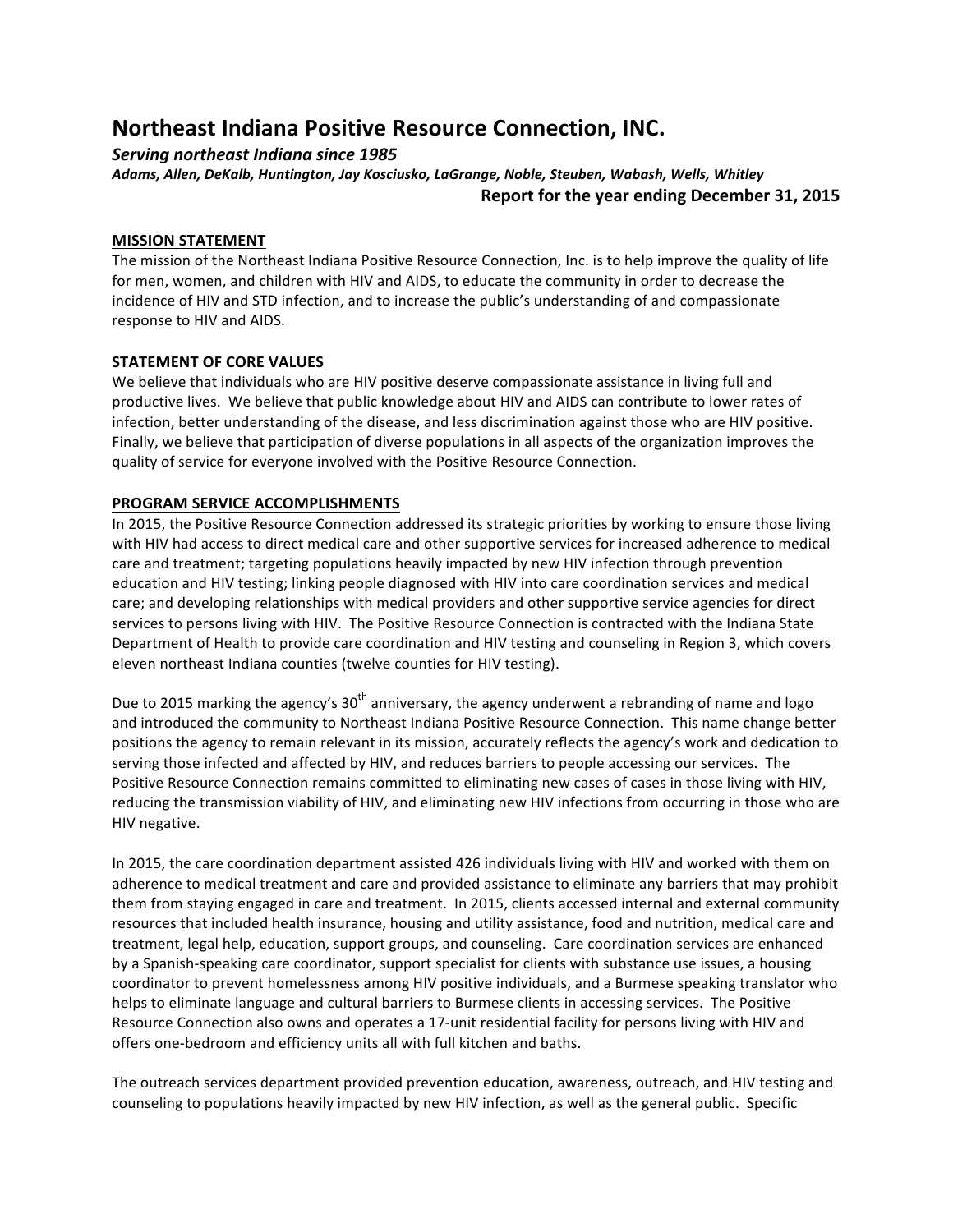prevention programs targeted at-risk youth, women, African American and Latino men and women, Men who have Sex with Men (MSM), especially young gay men, substance users including injection drug users, and other at-risk and underserved populations in twelve counties in northeast Indiana. To raise awareness on the impact of HIV/STD infection and reduce stigma surrounding HIV, outreach staff participated in a number of health and community events and conducted street outreach as well as outreach on social dating sites targeting MSM. In 2015, more than 7,000 individuals in northeast Indiana gained new knowledge about HIV, AIDS, STDs, and viral Hepatitis.

In 2015, the Positive Resource Connection provided free HIV testing and prevention counseling utilizing the OraQuick HIV© rapid test with HIV test results given in 20 minutes. The outreach department conducted HIV testing and counseling during HIV prevention educations, at special events and during outreach, in-house, and established public testing sites in all twelve counties in which the outreach department serves. The Positive Resource Connection provided free testing to over 1,500 individuals who benefited from knowing their HIV status.

In 2015, the Positive Resource Connection was part of a state-wide effort to provide HIV testing and counseling and enrolling individuals infected with HIV into care coordination services in Scott County. The Positive Resource Connection had several staff who worked with state and federal officials in getting Scott County residence tested for HIV and linked into care coordination services if positive in that region. The Positive Resource Connection conducted HIV testing to over 50 people and linked 3 people into care.

In addition to care and support to those living with HIV and ongoing educational and HIV testing efforts, the Positive Resource Connection raised community awareness through public events like National Black HIV Awareness Day in February, National Day of Testing in June, National Gay Men's HIV Awareness Day in September, National Latino HIV Awareness Day in October, and World AIDS Day in December.

Volunteers worked alongside professional staff in assisting with office work, committee projects, and event planning. Volunteers played an important role in the Gregory Manifold Food Pantry by hosting pantry parties so people living with HIV could have access to more food and nutrition.

To raise funds for its programs and to increase awareness on HIV, the Positive Resource Connection sponsored the 19th annual AIDS Walk in May at Parkview Field and in October received funds raised by the 27<sup>th</sup> Annual Lesbian and Gay Dinner Dance, for which the Positive Resource Connection was the fiscal agent and financial recipient of funds raised.

#### **CONTACT INFORMATION**

| Northeast Indiana Positive Resource Connection, Inc. | 260.744.1144     |
|------------------------------------------------------|------------------|
| 525 Oxford Street                                    | 1.800.417.3085   |
| Fort Wayne, Indiana 46806                            | Fax 260.745.0978 |
| www.positiveresourceconnection.org                   | info@neiprc.org  |

#### **AFFILIATIONS**

*HIV Care Coordination and the CTR program are programs of the Indiana State Department of Health.* The Positive Resource Connection is a Partner Agency of the United Way of Allen County.

#### **BOARD OF DIRECTORS, 2015**

David Kirk, *President* David Kirk Photography Jane Silva, Vice President Indiana Purdue University Ft. Wayne

Rick Maples, *Treasurer* Home Nursing Services Bobbi Golani, *Secretary*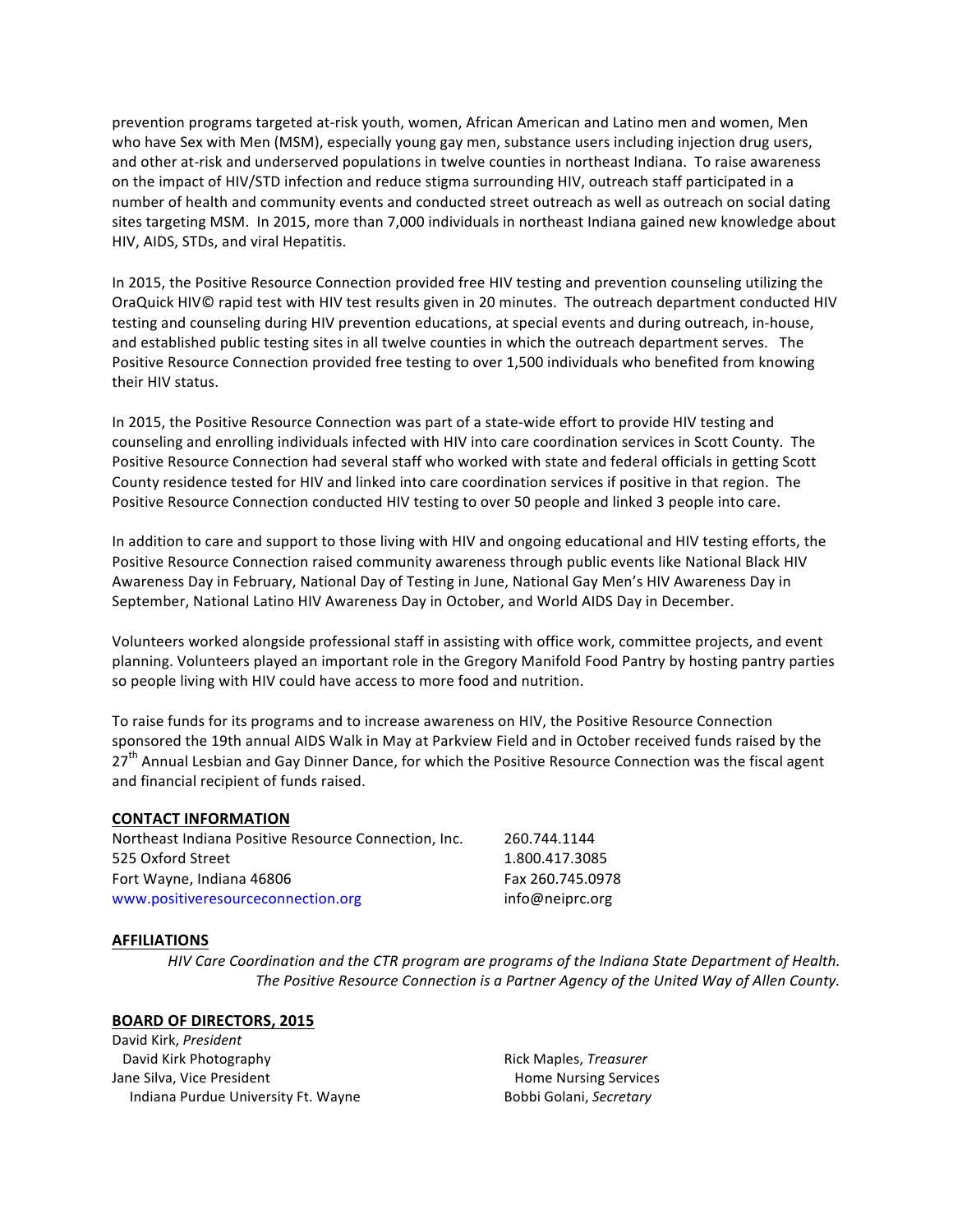#### ICAN & Payton Place

**Robert Gould**  Community Volunteer / Retired Daniel Borgman Helmke Beams LLP Heather Morrison-Bean Parkview Hospital Debby Beckman YWCA Sandra Griffin

#### **STAFF, 2015**

Executive Director, Jeff Markley Front Desk Assistance, Reggie Trout Director of Client Services, Sara Seifert Care Coordinator, Megan Perry Care Coordinator, Tabby Lutz Care Coordinator, Meg Olivo Care Coordinator, Kellen Lewis Lead Care Coordinator, Kathleen Menefee Care Coordinator, Rachel Newton

#### **DONORS & UNDERWRITERS, 2015**

Foellinger Foundation The Contract of Telecommunic Contract Telecommunic Telecommunic Telecommunic Telecommunic Telecommunic Telecommunic Telecommunic Telecommunic Telecommunic Telecommunic Telecommunic Telecommunic Teleco **PHP Foundation** *CON* **CON CON CON CON Gilead** Sciences Ian & Mimi & Rolland Foundation Gay & Lesbian Dinner Dance Meijer 80/20 Foundation St. Joseph Community Health Foundation

Indiana State Department of Health Lincoln Financial Group Foundation The Health Foundation of Greater Indianapolis Community Action Group St. Joseph Community Health Foundation **Parkview Community Health Improvement** United Way of Allen County **Maximus** Maximus Foundation Waterfield Foundation **Fort Wayne Health & Education Foundation** MAC AIDS Fund Indiana State Department of Health Indiana Housing & Community Development Authority The Health Foundation of Greater Indianapolis Broadway Cares/Equity Fights AIDS Plymouth Congregational Church PNC Bank - English, Bonter, Mitchel

 Community Volunteer / Retired **Alan Nauts** St. Francis University Nancy Marcus Indiana Tech Rob Boyd Salin Bank Julie Thiel Shambaugh & Son Kimberly Tempel Leadership Fort Wayne - Board Intern

P/T Care Coordinator, Terry Taylor Housing Coordinator, Arien Dillon Addictions Specialist, Vanessa Hicks

Director of Outreach Services, Kandace Kelly Prevention Outreach Coordinator, Patricia Veazy Education Outreach Coordinator, Rose Ellison Community Outreach Coordinator, Timothy Price CTR Outreach Coordinator – Ken Redmon

# **Operating** / Event Support **Capital Capital** / Asset / Capacity Building Support

Community Foundation of Greater Ft. Wayne The Health Foundation of Greater Indianapolis

#### **Programs for Clients CLIENTS CLIENTS Outreach** / Prevention / Linkage to Care Programs

The Northeast Indiana Positive Resource Connection, Inc. is a 501(c)(3) organization. *Contributions to Positive Resource Connection are tax deductible to the full extent provided by law.* 

*The fiscal year 2014 audit and 990 form, prepared by Haines, Isenbarger & Skiba, Certified Public Accountants,*